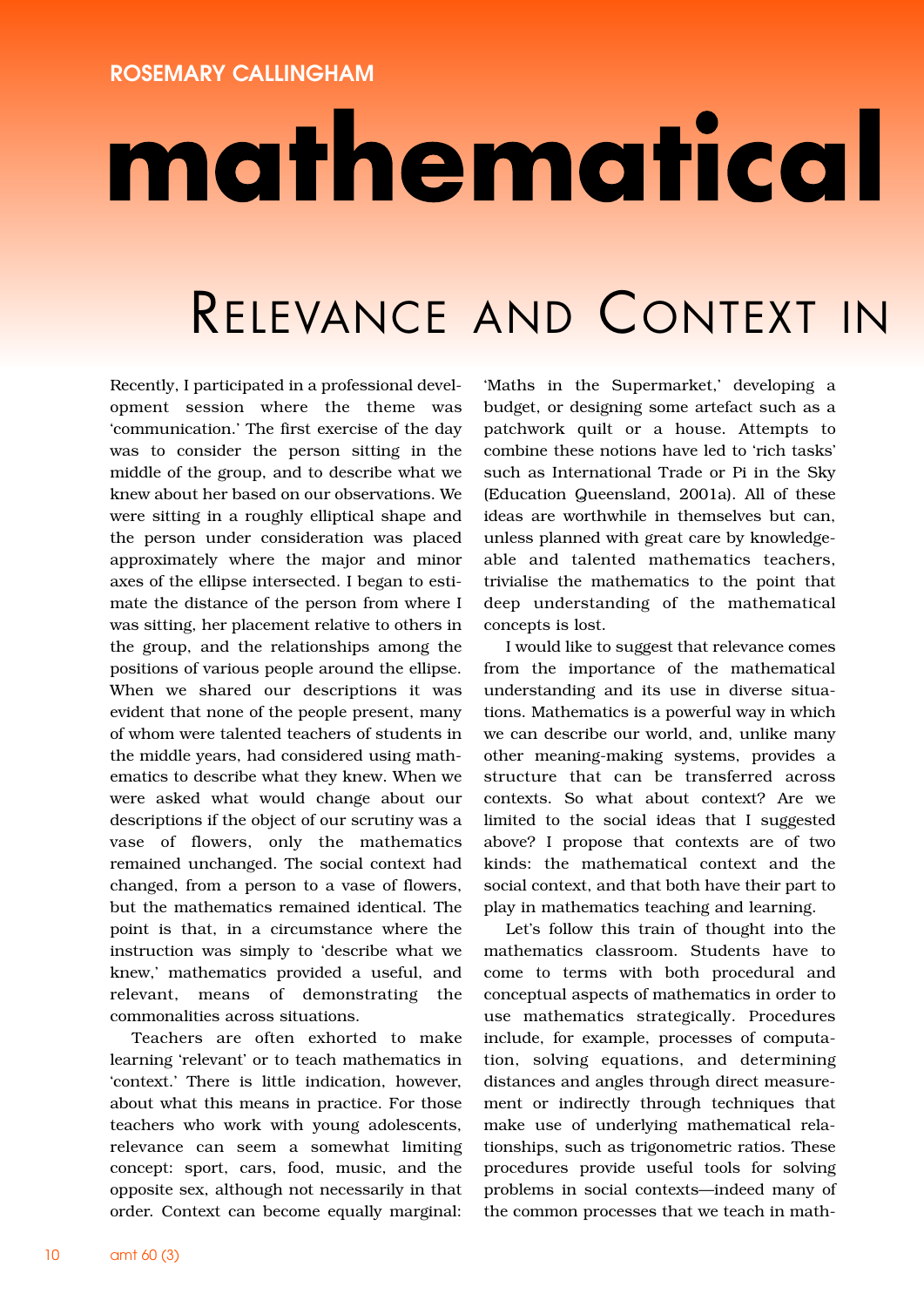

ematics classrooms arose out of a social need.

There is also, however, a mathematical context within which these procedures operate. Such contexts are related to the underlying structures of the mathematical ideas: the conceptual aspects of mathematics. Having a conceptual understanding of a straight line, for example, opens many doors, in both social and mathematical contexts. We

can describe a line geometrically (one dimension), as an equation  $(y = mx + c)$ , trigonometrically, as a locus, as a distance, and perhaps more. Each mathematical context leads to a complex web of associated ideas. I call such connections 'mathematical gossip.'

The notion of 'gossip' in mathematics was introduced by Devlin (2000). He suggests that



Figure 1. Mathematical gossip in mathematical contexts.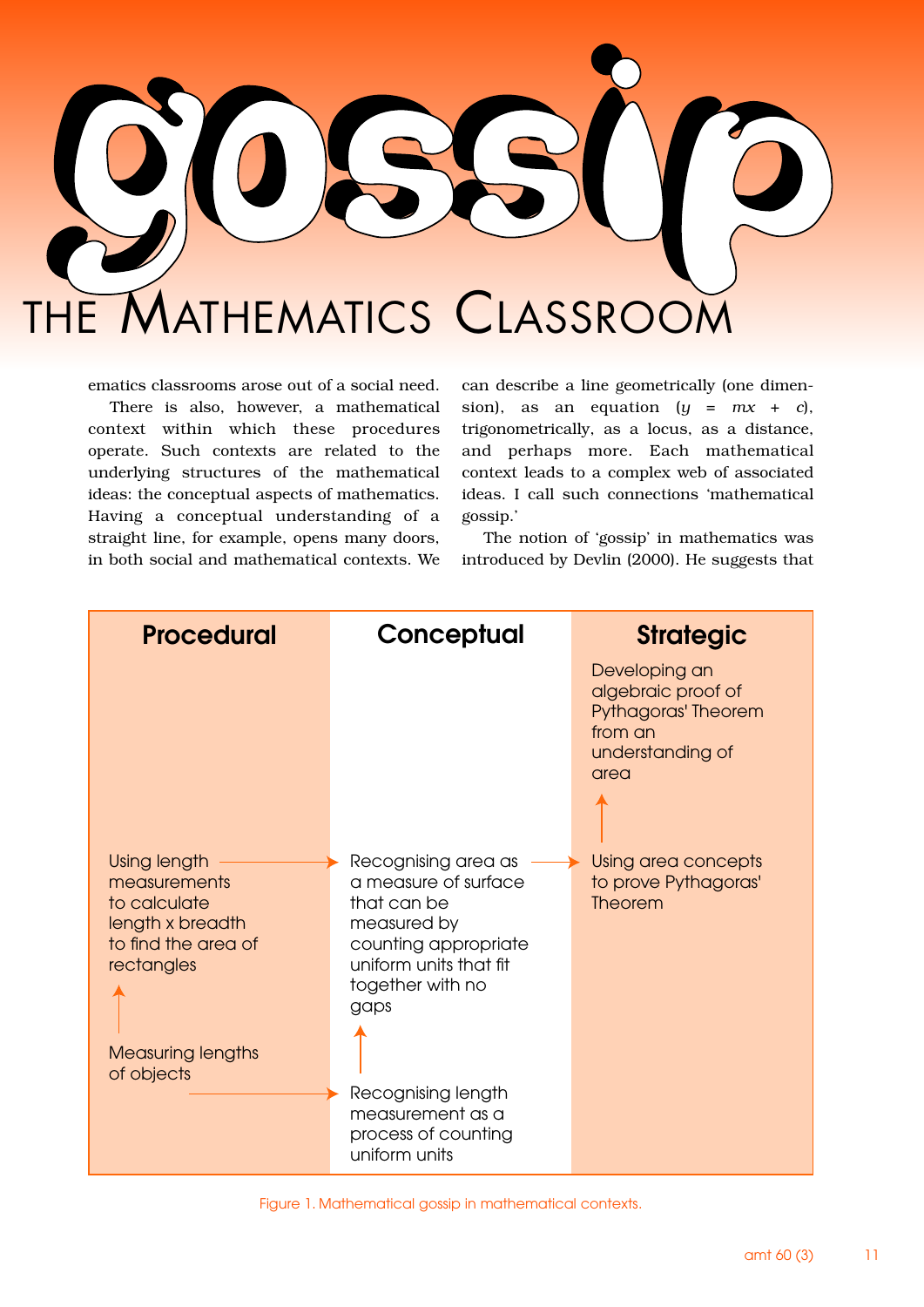

Figure 2. Mathematical gossip in social contexts.

for a mathematician a concept such as pi is like a character in a soap opera. It exists within an abstract web of connections within mathematics, popping up in areas where it may be least expected. In terms of learning, being able to link immediately to a number of different mathematical perspectives through the use of a simple symbol,  $\pi$ , provides access to deep and powerful knowledge. Through gossip, a single idea is extended.

Using mathematical gossip in the classroom allows teachers to expand their students' horizons, and provide pathways to improvement of understanding. The expansion of a simple idea into another mathematical context can enrich a student's learning. In particular it may help to bridge the gap between purely procedural approaches and a conceptual understanding of the underlying mathematics. Having both procedural and conceptual understanding provides a springboard for strategic use of mathematics in both mathematical and social contexts. The connections

built through making use of mathematical gossip allow a 'big picture' view of mathematics to be taken, and may improve the ability to use mathematics strategically.

One example of the kinds of connections that can be made is shown in Figure 1. The mathematical gossip is shown by the arrows. Gossip can work both vertically, to develop further procedural skills, for example, and horizontally, to extend understanding. Good teachers intuitively expand their students' horizons in both directions.

Similar thinking can be applied to social contexts. Figure 2 shows how the same procedural knowledge can be expanded to develop further, deeper understanding of the mathematics as applied to different practical situations. Again mathematical gossip is implicated: connections among measurement, number, and spatial ideas are all part of developing strategic use of mathematics in expanding social contexts. It is important to recognise that, as with the mathematical